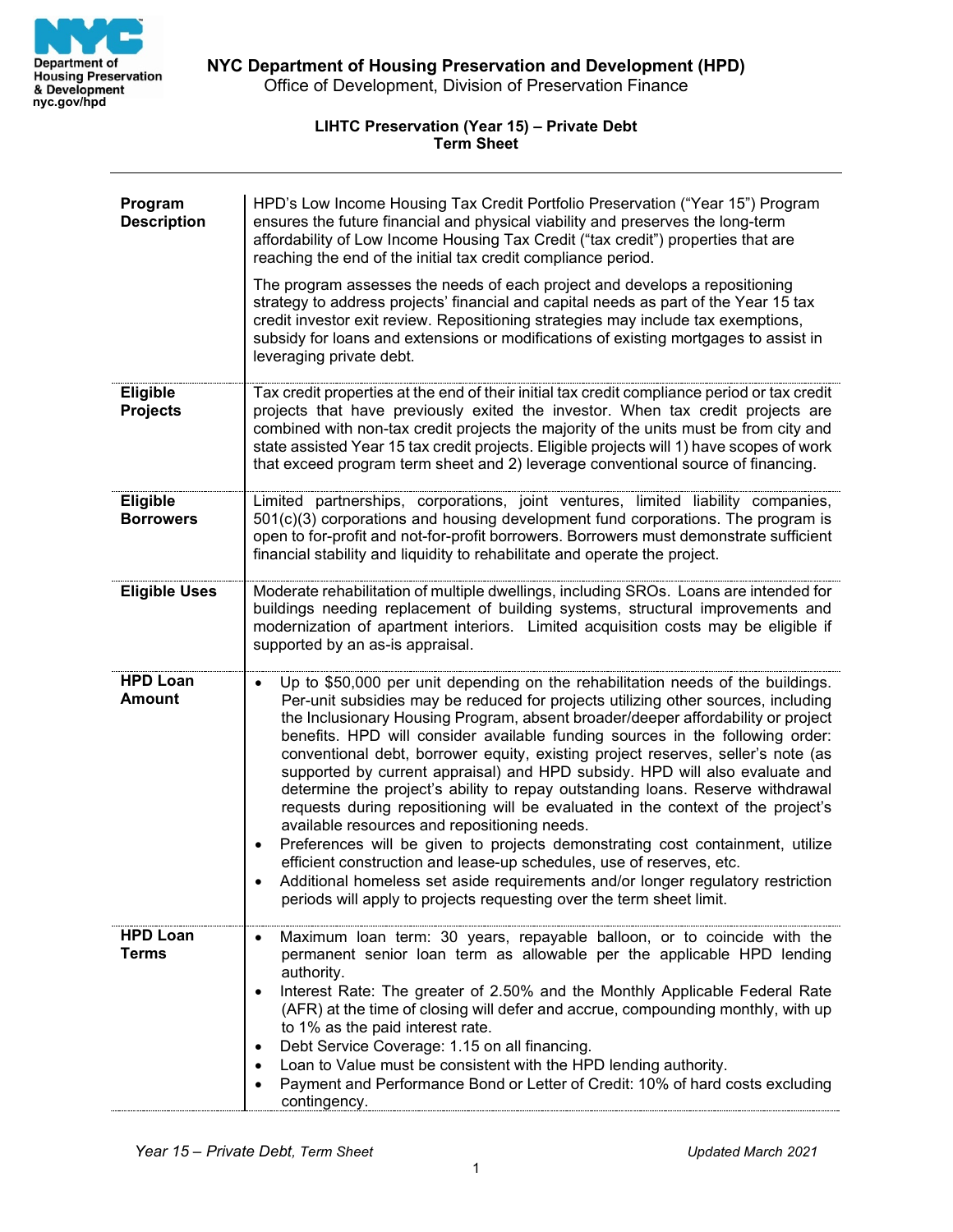| <b>HPD</b><br><b>Underwriting</b><br><b>Terms</b> | Existing HPD Debt: May be extended to run concurrent with the new regulatory<br>$\bullet$<br>term at current interest rate up to 1% per annum inclusive of 0.25% servicing fee.<br>Based on the level of affordability provided, a monthly compounding interest rate<br>of the greater of 2.50% and the Applicable Federal Rate (AFR) at the time of<br>closing may defer and accrue with up to 1% as the paid interest rate.<br>Vacancy and Collection Loss Rate: 5% for Residential and 10% for Commercial.<br>$\bullet$<br>Reserves:<br>$\bullet$<br>Replacement Reserves: Minimum of \$500 per unit at closing and \$250 per<br>unit per year, increasing at 3% annually.<br>Capitalized Operating Reserve: 6 months of M&O plus debt service and sizing<br>$\bullet$<br>for long term capital needs and projected operating shortfalls for next 15 years.<br>Reserves will remain in place for the full restriction period. If senior debt is<br>$\bullet$<br>satisfied prior to the end of the restriction period, HPD will assume control of all<br>reserves, which will remain in place for the benefit of the project.<br>Developer's Fee: Developer fee will be paid in increments based on project<br>$\bullet$<br>milestones. Up to half may be paid during the construction period with the balance<br>payable upon permanent loan conversion.<br>For-profit: 5% of total development cost less existing debt, developer fee, and<br>reserves. Net Developer Fee Cap - N/A. 50% of the cash equity requirement<br>must remain in the deal.<br>Nonprofit: 8% of total development costs less existing debt, acquisition and<br>reserves + 5% of acquisition. Net developer fee cap of \$10,000/du<br>M&O: underwritten to a level acceptable to HPD.<br>$\bullet$<br><b>Equity Requirements:</b><br>$\bullet$<br>For-profit developers: 10% of total development costs less existing debt,<br>Developer Fee, & Reserves.<br>Non-profit developers: 2% of total development costs less existing debt,<br>Developer Fee, & Reserves.<br>Appraisals must be completed according to HPD's Approved Appraisal<br>$\bullet$<br>https://www1.nyc.gov/assets/hpd/downloads/pdf/developers/as-is-<br>Guidelines:<br>appraisal-guidelines.pdf. Please contact the Program with any questions.<br><b>Construction Contingency: 10%</b><br>٠<br>Cash Flow:<br>$\bullet$<br>For Profit: developer receives 100%.<br>Nonprofit: developer receives 50% and 50% is held in City-controlled<br>reserve.<br>All projects proposed to be located in an Opportunity Zone should consider<br>Opportunity Funds as a potential source of equity. Projects that use Opportunity Fund<br>investments must clearly identify the amount of all such investments, the name and<br>location of the Opportunity Fund, and the tax payment implications and benefits for<br>the Opportunity Zone investment. Any additional federal funding beyond the tax must<br>also be disclosed and will be included in the evaluation of the project. Maps of the<br>designated tracts can be found at this link https://esd.ny.gov/opportunity-zones |
|---------------------------------------------------|----------------------------------------------------------------------------------------------------------------------------------------------------------------------------------------------------------------------------------------------------------------------------------------------------------------------------------------------------------------------------------------------------------------------------------------------------------------------------------------------------------------------------------------------------------------------------------------------------------------------------------------------------------------------------------------------------------------------------------------------------------------------------------------------------------------------------------------------------------------------------------------------------------------------------------------------------------------------------------------------------------------------------------------------------------------------------------------------------------------------------------------------------------------------------------------------------------------------------------------------------------------------------------------------------------------------------------------------------------------------------------------------------------------------------------------------------------------------------------------------------------------------------------------------------------------------------------------------------------------------------------------------------------------------------------------------------------------------------------------------------------------------------------------------------------------------------------------------------------------------------------------------------------------------------------------------------------------------------------------------------------------------------------------------------------------------------------------------------------------------------------------------------------------------------------------------------------------------------------------------------------------------------------------------------------------------------------------------------------------------------------------------------------------------------------------------------------------------------------------------------------------------------------------------------------------------------------------------------------------------------------------------------------------------------------------------------------------------------------------------------------------------------------------------------------------------------------------------------------------------------------------------------------------------------------------------------------------------------------------------------------------------------------------------------------------------------------------------------------------------------|
| <b>Fees and</b><br><b>Closing Costs</b>           | Owner may elect to retain a Technical Assistance Provider for a maximum fee of<br>$\bullet$<br>up to \$15,000 per project. Technical Assistance Providers and owners must<br>submit a contract of services to HPD for review and approval.<br>Construction signage fee of \$100 per building.<br>$\bullet$<br>420C fees (\$100 420c application fee + \$80/unit for Class A units or \$60/unit for<br>Class B units if applicable)<br>EO fees not to exceed \$1,400 per project                                                                                                                                                                                                                                                                                                                                                                                                                                                                                                                                                                                                                                                                                                                                                                                                                                                                                                                                                                                                                                                                                                                                                                                                                                                                                                                                                                                                                                                                                                                                                                                                                                                                                                                                                                                                                                                                                                                                                                                                                                                                                                                                                                                                                                                                                                                                                                                                                                                                                                                                                                                                                                            |

t.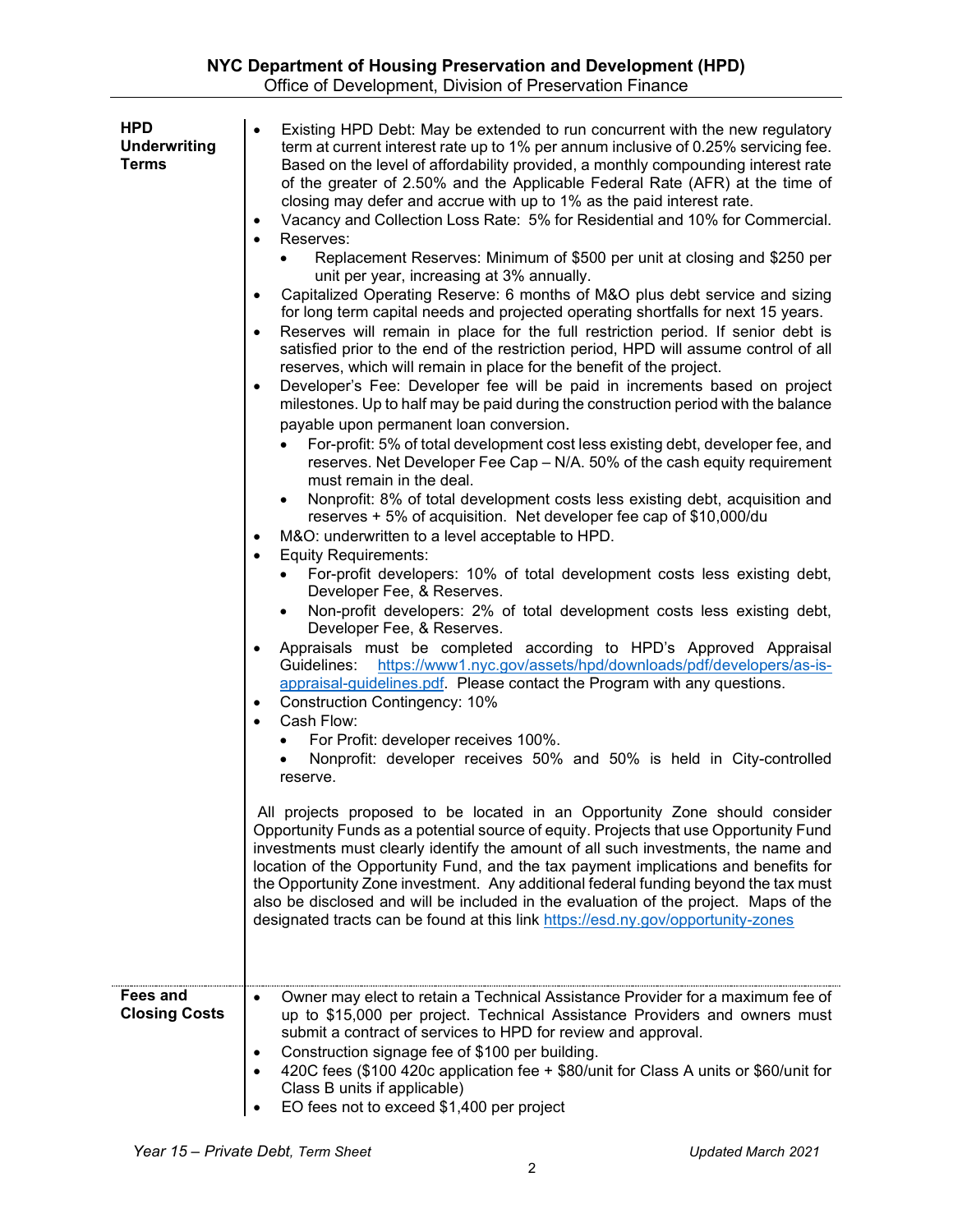|                                                          | Prevailing Wage fee of \$30,000 for ongoing monitoring and enforcement of the<br>Federal Davis Bacon Act (40 U.S.C. §3141 et seq.), State Labor Law §§220<br>and 230, Real Property Tax Law §421-a(8) and New York City Administrative<br>Code §6-109 requirements, where applicable.<br>Fees must be paid by borrowers and are not counted toward the owner equity<br>requirement.                                                                                                                                                                                                                                                                                                                                                                                                                                                                                                                                                                                                                                                                                                                                                                                                                                                                                                                                                                                                                                                                                                                                                                                                                                                                                                                                                                                                                                                                                                                                                                                                           |
|----------------------------------------------------------|-----------------------------------------------------------------------------------------------------------------------------------------------------------------------------------------------------------------------------------------------------------------------------------------------------------------------------------------------------------------------------------------------------------------------------------------------------------------------------------------------------------------------------------------------------------------------------------------------------------------------------------------------------------------------------------------------------------------------------------------------------------------------------------------------------------------------------------------------------------------------------------------------------------------------------------------------------------------------------------------------------------------------------------------------------------------------------------------------------------------------------------------------------------------------------------------------------------------------------------------------------------------------------------------------------------------------------------------------------------------------------------------------------------------------------------------------------------------------------------------------------------------------------------------------------------------------------------------------------------------------------------------------------------------------------------------------------------------------------------------------------------------------------------------------------------------------------------------------------------------------------------------------------------------------------------------------------------------------------------------------|
| <b>Regulatory</b><br><b>Requirements</b>                 | Projects with post-1989 tax credits must conform to the basic income, occupancy,<br>rent and other restrictions outlined for tax credit projects in IRS Section 42.<br>Projects must also comply with all income, occupancy and rent restrictions<br>outlined in current and any supplemental regulatory agreements. Projects with<br>pre-1990 tax credits must agree to extend the affordability levels required during<br>the initial tax credit restriction period.<br>Owners must agree to extend the affordability period through the later of (i) the<br>$\bullet$<br>term of the additional mortgage provided, or (ii) 15 additional years from the<br>current restriction period.<br>Projects with previous 100% homeless unit requirements shall maintain at least<br>30% of the total units as homeless units. All other projects shall maintain their<br>initial requirements. Projects with no previous homeless requirements shall<br>incorporate a homeless requirement of at least 10%, and projects that exceed<br>the requirement may be eligible for additional cash flow release.<br>All homeless unit vacancy referrals must be made by HPD's Homeless<br>$\bullet$<br>Placement Unit. In the event of financial hardship, HPD may reduce or waive<br>the homeless requirement if deemed necessary.<br>All units must be registered with DHCR and are subject to New York State Rent<br>Stabilization. Work completed as a result of the financing would not be eligible<br>to trigger Individual Apartment Increases (IAIs) or Major Capital Improvement<br>increases (MCIs). Vacancy and luxury decontrol are not permitted for the<br>duration of the HPD restriction period.<br>HPD may be willing to broaden affordability restrictions after the original<br>$\bullet$<br>Extended Use Period and/or for non-LIHTC units for projects that can reduce<br>subsidy, introduce deeper affordability, leverage other sources of funds and/or<br>pay down existing debt. |
| <b>Real Estate Tax</b><br><b>Benefits</b>                | All projects are required to have a tax benefit in place for the loan and regulatory<br>terms. Projects are expected to receive a full or partial 420-c tax exemption or Article<br>XI benefit. Projects with commercial space will be responsible for the payment of<br>commercial taxes after repositioning. Projects not eligible for 420-c tax exemption<br>may apply and qualify for exemption under Article XI. Projects receiving an Art XI may<br>be subject to a Gross Rent Tax (GRT) payment. Gross Rent is defined as total annual<br>residential and commercial income received which includes tenant share plus any<br>tenant subsidy payments.                                                                                                                                                                                                                                                                                                                                                                                                                                                                                                                                                                                                                                                                                                                                                                                                                                                                                                                                                                                                                                                                                                                                                                                                                                                                                                                                  |
| Design and<br><b>Construction</b><br><b>Requirements</b> | Projects must complete an Integrated Physical Needs Assessment (IPNA) from a firm<br>that has been pre-qualified by HDC (http://www.nychdc.com/Current%20RFP)).<br>Prior to closing, all projects must complete benchmarking on a whole building basis<br>using a Benchmarking Software Provider Firm that has been pre-qualified by HDC:<br>http://www.nychdc.com/Current%20RFP. Funded<br>must<br>benchmark<br>projects<br>throughout the loan and regulatory term.<br>All<br>projects<br>HPD's<br>Standard<br>Specification<br>must<br>comply<br>with<br>(see:<br>http://www1.nyc.gov/site/hpd/developers/specifications-rehabilitation/master-quide-<br>specifications-for-rehabilitation-projects.page), as the specifications relate to the<br>project's HPD-approved scope of work.                                                                                                                                                                                                                                                                                                                                                                                                                                                                                                                                                                                                                                                                                                                                                                                                                                                                                                                                                                                                                                                                                                                                                                                                    |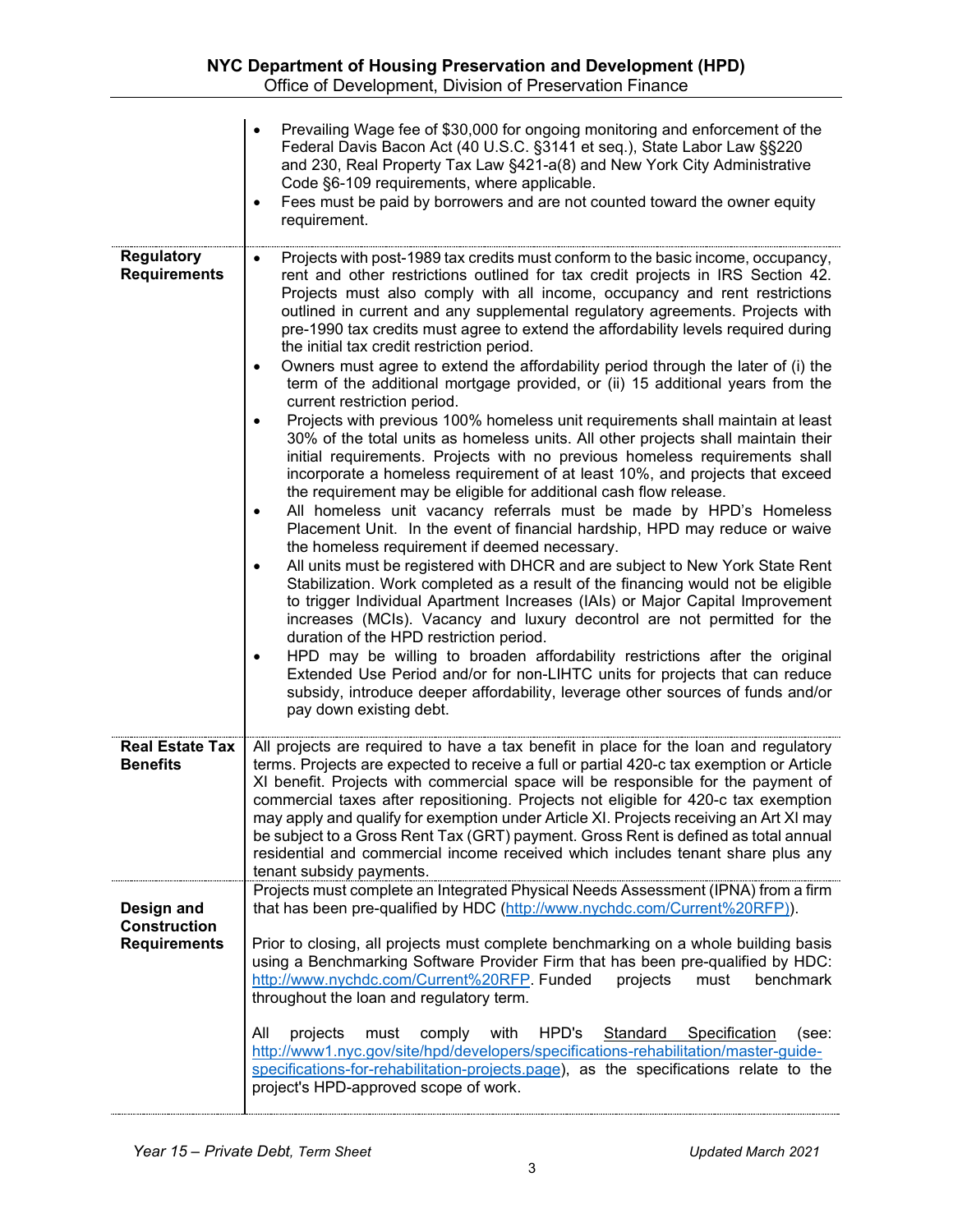| Subject to funding availability, the following can be paid through the project<br>development budget: IPNA base cost of up to \$5,000 per ownership entity plus up<br>to \$250 per unit for the first 20 units in a project and up to \$125 per unit for all<br>remaining units.                                                                                                                                                                                                                                                                                                                                                                                                                                                                                      |
|-----------------------------------------------------------------------------------------------------------------------------------------------------------------------------------------------------------------------------------------------------------------------------------------------------------------------------------------------------------------------------------------------------------------------------------------------------------------------------------------------------------------------------------------------------------------------------------------------------------------------------------------------------------------------------------------------------------------------------------------------------------------------|
| All substantial rehab projects, as determined by HPD, that receive financing from HPD<br>are required to comply with the New York City Overlay of the 2020 Criteria. The Green<br>Communities<br>Criteria<br>and<br>Certification<br>portal<br>is<br>available<br>at<br>www.greencommunitiesonline.org.                                                                                                                                                                                                                                                                                                                                                                                                                                                               |
| HPD will require projects to install solar photovoltaic or thermal systems if both of<br>the below criteria are met:<br>Physical Feasibility: Projects are considered physically feasible if the roof is<br>$\bullet$<br>in good condition and has at least 15 years left in its lifespan OR the roof<br>will be replaced as part of the HPD project.<br>Financial Feasibility: Projects are considered financially feasible if the<br>$\bullet$<br>system has a payback period of 10 years or less, as projected by the HPD<br>Solar Screening Tool (a link to the tool is found in the IPNA), AND inclusion<br>of the system does not increase HPD's loan to over term sheet max (critical<br>scope items cannot be taken out in favor of the solar system).        |
| All projects will be required to complete a Solar Feasibility Analysis using the HPD<br>Solar Screening Tool, which must also be submitted to, and reviewed by, HPD.<br>Projects will have access to free technical assistance services provided through our<br>NYSERDA-funded partnership with the non-profit Solar One. Solar One can assist<br>owners and development teams with completing the Solar Feasibility Analyses,<br>optimizing solar designs, identifying solar incentives and financing options, and<br>facilitating the competitive procurement of solar bids.                                                                                                                                                                                        |
| Solar savings, when used to offset a building's utility costs, will be underwritten to<br>the maximum extent allowed by the lenders.                                                                                                                                                                                                                                                                                                                                                                                                                                                                                                                                                                                                                                  |
| Projects that fall within a <b>Solarize NYC</b> catchment area may use the selected Solarize<br>installer to design and install the solar system. All projects that fall outside of the<br>catchment area must competitively bid out the solar project to NYSERDA qualified<br>NY-Sun Incentive solar installers.                                                                                                                                                                                                                                                                                                                                                                                                                                                     |
| HPD considers projects substantial rehabilitations ("sub rehabs") when all three of<br>the following items are included in the scope:<br>Heating system replacement (includes heating equipment & distribution<br>system)<br>Work on at least 75 percent of dwelling units contained within such<br>٠<br>building including but not limited to fixture replacements in kitchens and<br>bathroom, and<br>Substantial work on the building envelope, including but not limited to the<br>$\bullet$<br>addition of building wide air sealing measures performed in conjunction<br>with window replacements on at least 50 percent of total glazing, addition<br>of roof insulation on 100 percent of the roof or the addition of at least 50<br>percent wall insulation. |
| More information can be found at:<br>http://www1.nyc.gov/site/hpd/developers/green-building.page                                                                                                                                                                                                                                                                                                                                                                                                                                                                                                                                                                                                                                                                      |
| Projects where HPD/HDC's contribution is more than \$2 million will have to comply<br>with the M/WBE Build Up Program requiring developers/borrowers to spend at least                                                                                                                                                                                                                                                                                                                                                                                                                                                                                                                                                                                                |

a quarter of HPD-supported costs on certified M/WBEs over the course of design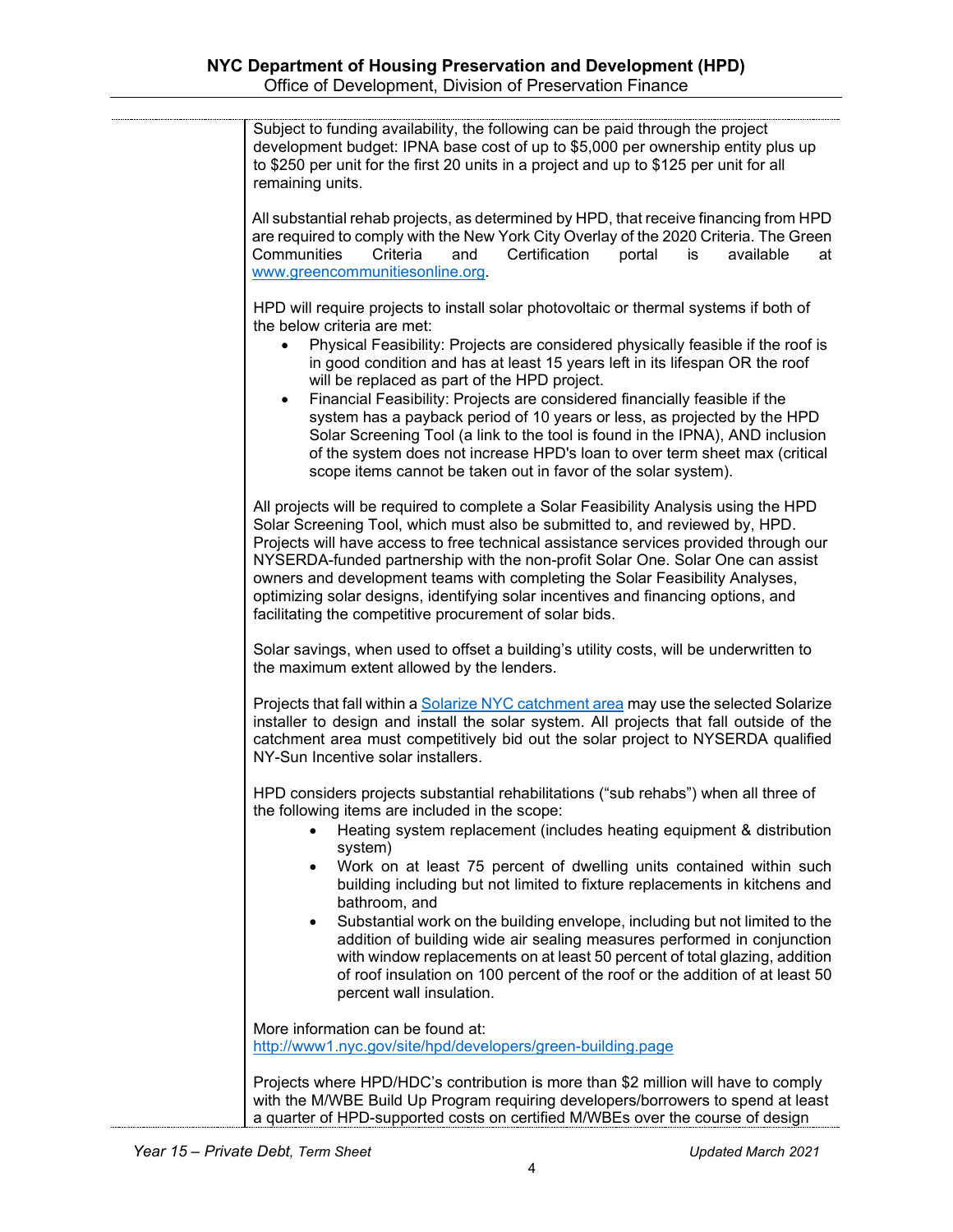|                                                                           | and construction of an HPD-subsidized project. A minimum goal will be required for<br>each project subject to the program. Developers may adopt a goal higher than the<br>minimum.<br>HPD requires developers, general contractors, and subcontractors working on<br>projects receiving more than \$2 million in City subsidy to share job openings in<br>entry- and mid-level construction positions with HireNYC and to interview the<br>qualified candidates that HireNYC refers for those openings.        |
|---------------------------------------------------------------------------|----------------------------------------------------------------------------------------------------------------------------------------------------------------------------------------------------------------------------------------------------------------------------------------------------------------------------------------------------------------------------------------------------------------------------------------------------------------------------------------------------------------|
|                                                                           | Work to assist tenants aging in place may also be required by HPD and included in<br>the scope of work.                                                                                                                                                                                                                                                                                                                                                                                                        |
| <b>Fair Housing</b><br>and<br><b>Accessibility</b><br><b>Requirements</b> | Depending on project scope, an architect must execute a statement to HPD stating<br>that in the architect's professional opinion, if the project is constructed in accordance<br>with the HPD-approved plans, the completed building(s) in the Project will be in<br>compliance with the construction and design requirements contained in Chapter 11 of<br>the New York City Building Code and Section 504 of the Rehabilitation Act of 1973<br>(29 U.S.C.794) and implementing regulations at 24 CFR Part 8. |
| <b>Marketing</b>                                                          | All projects must be marketed according to HPD and HDC marketing guidelines. The<br>developer must submit a marketing plan for agency review and approval. Where<br>applicable, marketed projects will be required to use HPD's and HDC's lottery<br>process.                                                                                                                                                                                                                                                  |
| <b>Application</b><br><b>Process</b>                                      | Year 15/Private Debt proposals are accepted on a rolling basis. Proposals must<br>include an Integrated Physical Needs Assessment prepared by an HPD/HDC-<br>approved provider, development proposal, development team description, org chart<br>and preliminary underwriting.                                                                                                                                                                                                                                 |
|                                                                           | Owners may wish to contact lenders that have previously worked with HPD<br>Preservation Programs. The below is not an exclusive list of potential lenders:                                                                                                                                                                                                                                                                                                                                                     |
|                                                                           | Banco Popular: (212) 417-6878<br>Bank of America: (212) 819-5412<br>BPD Bank: (212) 506-0647                                                                                                                                                                                                                                                                                                                                                                                                                   |
|                                                                           | Chase Community Development Group: (212) 552-4059<br>Citibank: (718) 248-4710<br>Community Preservation Corporation: (718) 522-3900<br>Enterprise Community Partners, Inc.: (212) 284-7181<br>Local Initiatives Support Corporation: (212) 455-1606<br>Low Income Investment Fund: (212) 509-5509<br>New York City Housing Development Corporation: (212) 227-5500                                                                                                                                             |
| <b>HPD Contact</b>                                                        | Devon Neary, Director LIHTC Preservation (Year 15)<br>hpdyear15@hpd.nyc.gov<br>(212) 863-7998<br><b>NYC HPD</b><br>100 Gold Street, Room 9-S7<br>New York, NY 10038                                                                                                                                                                                                                                                                                                                                            |

*HPD, in its sole discretion, may, at any time and without prior notice, terminate the program, amend or waive compliance with any of its terms, or reject any or all proposals for funding.*

NOTE: The project receiving funding under this program may be subject to Section 3 of the Housing and Urban Development Act of 1968 (12 U.S.C. 1701u) and the implementing regulations at 24 CFR part 135. If applicable to the project, (i) to the greatest extent feasible, opportunities for training and employment arising in connection with the planning and carrying out of the project must be

*Year 15 – Private Debt, Term Sheet Updated March 2021*